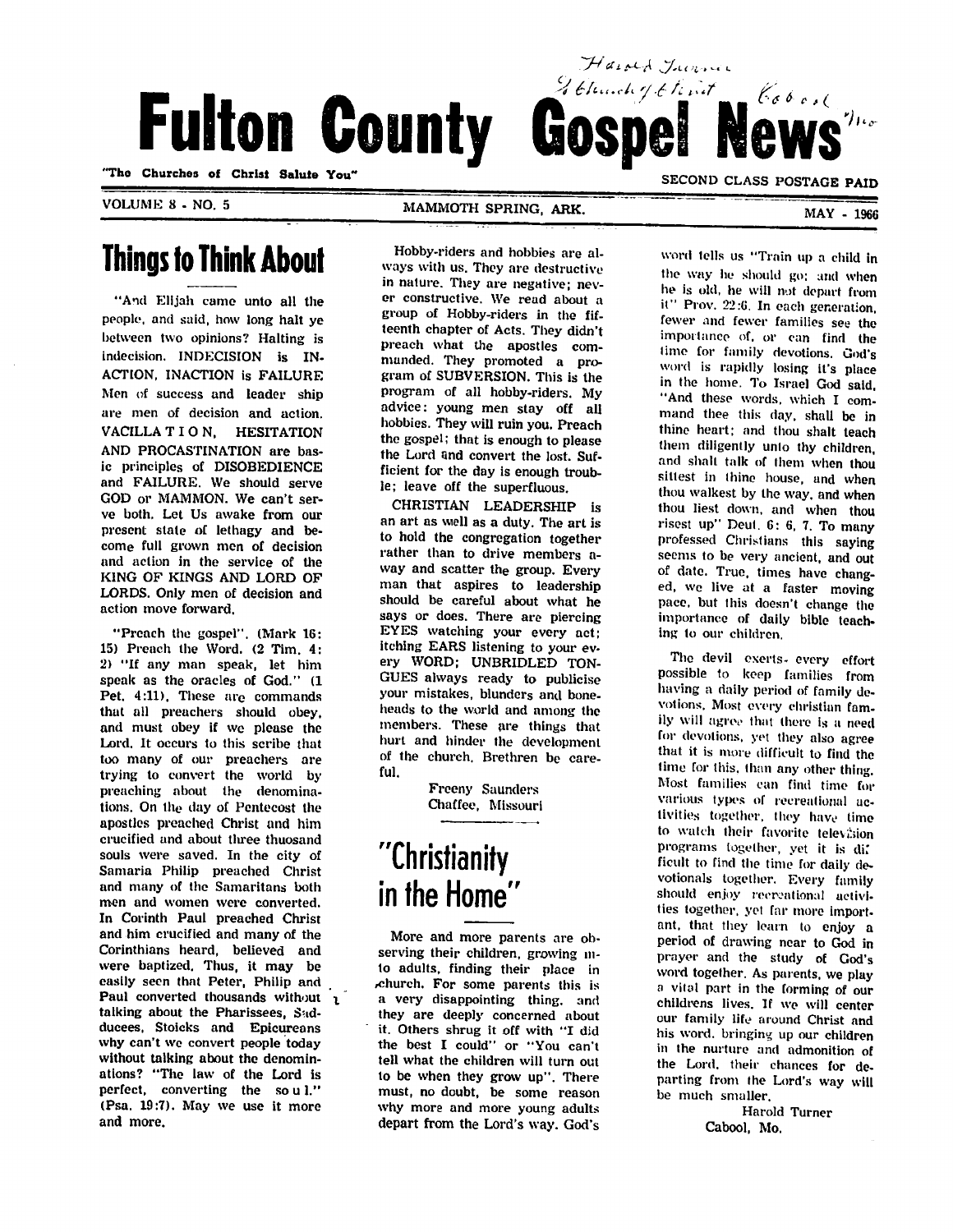### Fulton County Gospel News

#### PUBLISHED MONTHLY FREE SUBSCRIPTION

SECOND CLASS POSTAGE PAID MAMMOTH SPRING. ARK.

#### SUPPORTED BY:

CHURCHES OF CHRIST IN THIS AREA

EDITORSi

CLOVIS RAGSDALE RICHARD ENGLAND

### The Baptism of Christ and Our Baptism

Richard England Mammoth Spring, Arkansas

"When Christ was without sin, why does the church of Christ think he should have been baptiz ed?"

Answer: All who accept the Bib le as truth, as I verily do, know That Jesus was without sin. In the presence of his accusers he could bo''"ly ask "which of you convinc et, me of sin". (Jo. 8:46) This was done in the same breath of point ing out their sin, which will arouse any man to pick at the faults of another. Had they had any infor mation as to the least little thing, they certainly would have men tioned it. Another text showing the sinlessness of Jesus is Hebrews 4:15: "For we have not an high priest which cannot be touched with the feeling of our infirmities; but was in all points tempted like as we are, yet without sin."

The church of Christ is not the final authority in matters of reli gion. It actually wouldn't make any difference what the church of Christ taught or thought as far as proving the truthfulness of a mat ter is concerned. The final author ity in matters religious is the Bib le, the Word of God. Many times brethren in the church differ greatly. In such cases, how would one know which part of the church is right? The church of Christ, that is, the body of baptized believers, does indeed read the Bible to gain what understanding possible. Then they tench that which they believe to be the truth according to the things found in the Bible. God's Word, the Bible, is right in all things if no man on the face of the earth ever knows what it says or agrees with it. "Let GOD be true and every man a liar."

But, most likely, this question arises because of what members of the church of Christ understand the Bible to teach as to why WE ought to be baptized. And as we proceed with our remarks, keep this in mind: we do not do things simply because Christ did them. He rode on a young ass; but that doesn't mean that we have to. One of His prayers he repeated three times; but that doesn't mean we have to say every prayer three times. Don't forget this as we go on with the question at hand.

Why was Jesus baptized? "Then cometh Jesus from Galilee to Jor dan unto John to be baptized of him. But John forbade him, say ing, I have need to be baptized of thee, and comest thou to me? And Jesus answering said unto him Suffer it to be so now: for thus it becometh us to fulfill all righteous ness. Then he suffered him". No tice: Jesus was not baptized in order to be forgiven of sins - he had none. He was not baptized be cause his sins had already been forgiven - he never did have any sins. He was not baptized as "an outward sign of an inward grace." He was baptized to "fulfill all righteousness". This word "right eousness" means "right-ness, jus tice". It is used in at least two ways in the Bible. One is when it refers to fulfilling our obligations to our fellow man. This is what it means when it is used in connec tion with "godliness" which menns ones obligations to God. Such is the case in 1 Timothy 6:11. Two, it sometimes refers to the fullness of ones responsibilities to God, Man.

and self, all that is included in doing right. In that what God has given as instructions for us in this life is the way to determine what is right and wrong, David says in Psalms 119:172: "All thy com mandments are righteousness." Using both meanings, we find that Jesus was baptized because God wanted him to be and also to sub mit to that very thing he was to command of all men.

Does his being baptized give us authority and obligation to be bap tized? We have already pointed out that it doesn't. Why then are we to be baptized? Because he com manded it, not simply because he did it. Why did he command us to be baptized? The only way we can know the answer to this is to let the Bible tell us. Does the Bible say we are to be baptized because Christ was? No. Does it say we are to be baptized to fulfill a 11 righteousness? No. Does it say we are to be baptized because our sins have been forgiven? No. Does it say baptism is an outward sign of an inward grace? No. But, it does say: "Repent, and he baptized ev ery one of you in the name of Je sus Christ FOR THE REMISSION OF SINS, and ye shall receive the gift of the Holy Ghost." (Acts 2:38) "He that believcth and is baptized SHALL BE SAVED". (Mark 16: 16;) "Know ye not that so many of us as were baptized INTO Jesus Christ were baptized INTO his death." (Rom. 6:3)

The fact of Jesus' sinlessness and that he was baptized does not change one word of the command for us to be baptized nor does it change the reason. Jesus didn't do anything, not even have confid ence in the Father, in order to be forgiven of sin. He didn't have any sin. That does not mean that we do not have to do anything at all for the forgiveness of sin. We must do whatever he says.

By humility and the fear of the Lord are riches, and honour, and life.

It is impossible to get rid of our own faults by calling attention to the faults of others.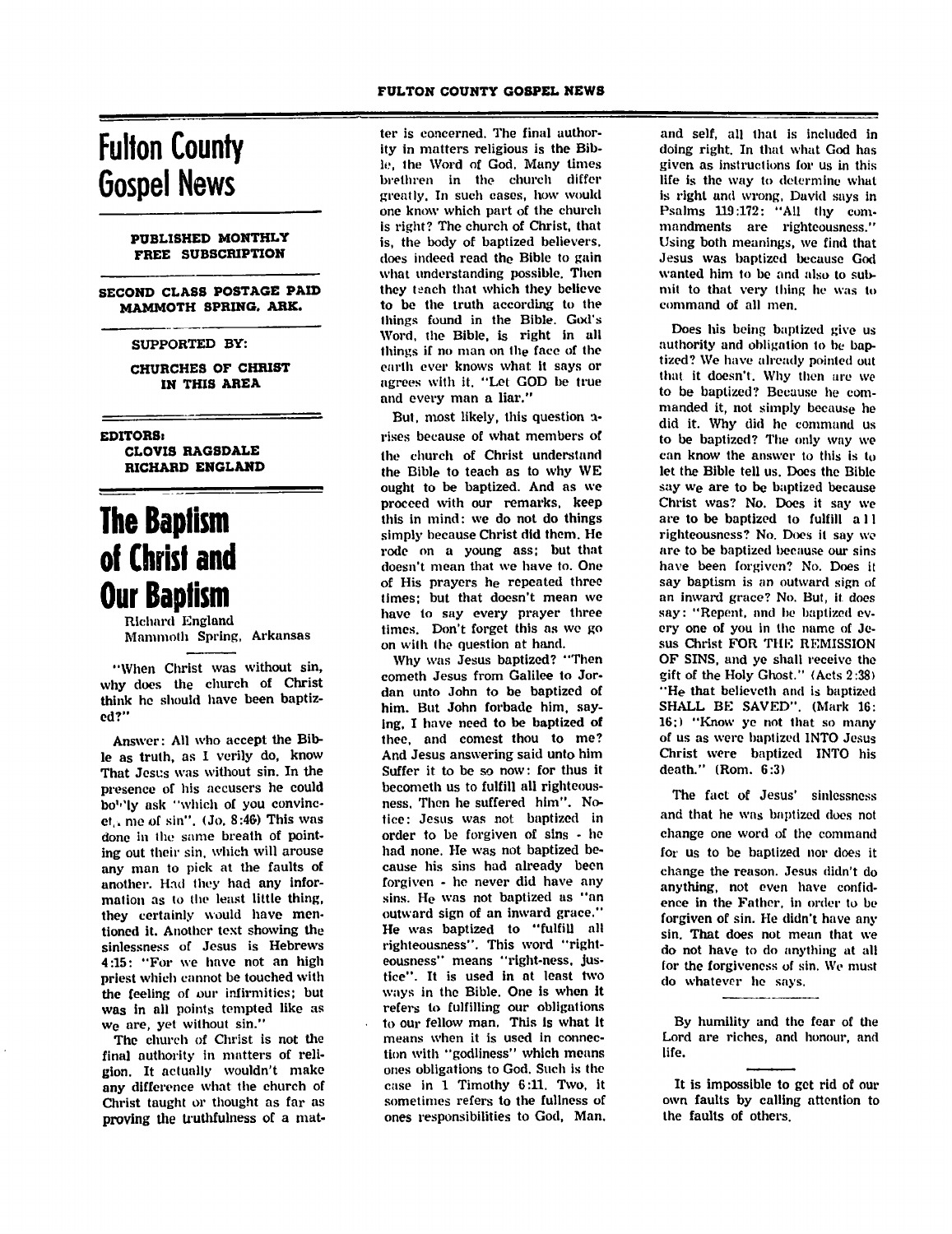### The Meeting of Faith and Grace

Orbie Robbins Elizabeth, Arkansas

Modern "pulpiteers" have al most made a career out of the various texts dealing with God's Grace. So radical have they be come that there has been fostered a feeling that there is nothing for man to do, and nothing he can do, to affect his salvation. If this be true, then God has the sole re sponsibility for man's salvation, and if man is not saved, he can point an accusing finger at God. Too, if one man is saved and an other is lost, then God has indeed become a respector of persons, and Acts 10:34 is utterly false, and God has become capricious and fanciful in dealing out salvation.

Yet, none can deny that God's grace is extended to man, and man can receive it. "For the Grace of God that beingcth salva tion hath appeared unto all men, teaching us that denying ungodli ness and worldly lusts, We should live soberly, righteously, and God ly in this present world." (Titus 2:11. 12) It is just as important for us to realize that there is some thing that Grace does as it is to understand that Grace is given. We are told that Grace teaches. Also we are told that Grace teach es us to do something! The fact that we are to do something does not nullify Grace. Rather, this is the means whereby Grace is ap propriated! In Ephesians 2:8. 9 Paul wrote: "For by Grace are ye saved through faith: and that not of yourselves: it is the gift of God; not of works lest any man should boast." Here he explains that Grace, apart from the works of the law of Moses, saves through faith. But to be an availing faith, it must work through love. This is the obedience of faith which ob tains Grace.

Even in the field of nature, grace is associated with the obed ience of faith. God's grace is shown in seed time and harvest. He sends rain and sunshine, and has placed the germ of life in the seed. Na

ture teaches us these things. But when praying for our daily bread, we cannot ignore the laws of nnture. We, in faith, must plant, cul tivate, and harvest the wheat in order to appropriate God's grace. Grace provides, faith accepts, and the obedience of faith appropriat es that which grace has offered.

That we may see this same rule holds true in spiritual matters, we turn for examples to the word of Noah. God's grace was extended to him in that God warned of an impending danger of the deluge. Grace also taught him a way of escape. Faith is conviction devel oped by reliable testamony, and Noah had faith in that which God said. Noah's faith caused him to obey the Word of God and thus he was saved. (Genesis 6:22) Grace provided the blessing, faith accep ted, and obedience of faith obtain ed it. (Hebrews 11:7)

Another good example of the working of this principle is the cleansing of Naaman. God's grace was shown in the promise of cleansing. The instruction of grace was presented in the command from Elisha that he dip seven times in the river Jordan. At first this grace was not accepted in faith by Naaman, for he rebelled against God's instructions. But when faith was generated and prompted obedience, the reward was received and he was healed.

When Jesus made the clay spittly, and told the blind man to go wash in the pool of siloam, God's grace was offered. The fact that he went and washed demonstrat ed his faith in the instruction grace had provided. The results of his obedience is stated very simply: "He went his way therefore, and washed, and came seeing." (John 9:7)

The same rule of faith and ac tion is carried over into the gospel proclamation. Those Jews on Pen tecost heard the promise of salva tion which God's grace extended to them. But they had to have faith in order to obtain the bles sing. (Acts 2:36) They then asked what they were to do. Peter was still delivering God's plan of grace in commanding: "Repent ye and be baptized every one of you in

the name of Jesus Christ for the remission of sins, and ye shall re ceive the gift of the Holy Ghost." (Acts 2:38) Notice how this grace was received by some: "Then they that gladly received the word were baptized." (Acts 2:42)

The same rule is seen in every case of conversion in the New Testament. Grace extends the Gospel, faith accepts the mess age, and obedience obtains the re ward. Never has God's grace blessed any man until faith had accepted the message, and was made perfect in obedience. We plead with you to accept God's message of grace, and obey from the heart the doctrine grace de livers, and be saved.

# Meeting Schedule

Meeting announcements:

AGNOS church of Christ will have a meeting June 20-29 with Dewayne Warden of Hardy doing the preaching.

STRUKIK, Arkansas church of Christ will have a meeting Mny 24 - June 2 with Burl Curtis preaching and Abe Hammons leading the singing. Services will be at 8:00 p.m.

RING church of Christ. Route 2, Ravenden, will have a meeting June 10 - 19 with Orbie Robbins doing the preaching. This is a correction of last months state ment that this would be at Ravenden. Our Thanks to brother Vanwinkle for making the matter known to us.

GAMALIEL, Arkansas will have a meeting June 5- 15 with Brother Burl Curlis preaching.

MORRISTON, Arkansas will have a meeting June 26 - July 5 with brother Frank Gould of Paducah. Ky. preaching.

VACATION BIBLE SCHOOL will be conducted at Morriston June 27 to July 1.

VACATION BIBLE SCHOOL will be conducted in Mammoth Spring June  $6 - 10$  beginning at 9:00 a.m. L.-.ch clay. All are invited.

ANNUAL HOMECOMING will be at Morriston on June 25th.